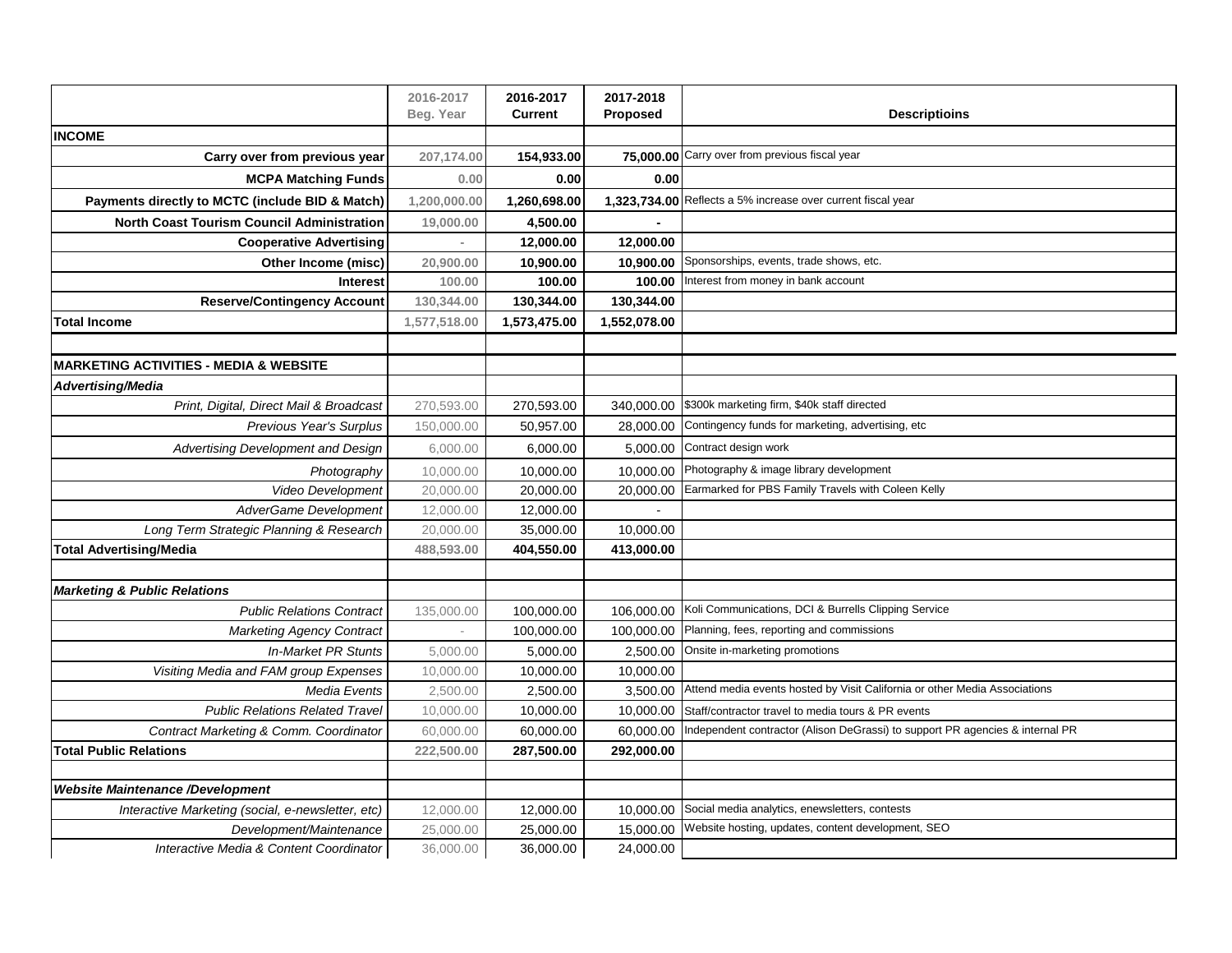| <b>Total Website Maintenance/Development</b>                      | 73,000.00 | 73,000.00  | 49,000.00  |                                                                                       |
|-------------------------------------------------------------------|-----------|------------|------------|---------------------------------------------------------------------------------------|
|                                                                   |           |            |            |                                                                                       |
| <b>Leisure/Group Sales</b>                                        |           |            |            |                                                                                       |
| <b>Contract Sales Manager</b>                                     |           |            |            | 45,000.00 Richard Strom                                                               |
| <b>Consumer and Trade Shows</b>                                   | 12,000.00 | 12,000.00  | 12,000.00  | Sunset celebration, Bay Area Travel Show, etc.                                        |
| <b>Travel Shows - Shipping</b>                                    | 3,000.00  | 3,000.00   | 3,000.00   | Shipping show materials                                                               |
| <b>Misc Sales Opportunities</b>                                   | 2,000.00  | 2,000.00   | 2,000.00   | Co-op with specific programs with California partners (NCTC, etc)                     |
| <b>State Fair Exhibit</b>                                         | 5,000.00  | 5,000.00   | 5,000.00   | Cost to have exhibit in Sacramento for State Fair                                     |
| Promotional Items & Booth Development                             | 5,000.00  | 5,000.00   | 5,000.00   |                                                                                       |
| Leisure/Group Sales Staff Related Travel                          | 10,000.00 | 10,000.00  |            | 10,000.00 Staff/contractor travel to shows, sales meetings                            |
| Group Travel FAMs                                                 | 8,000.00  | 8,000.00   | 8,000.00   | In-county costs of group tour FAMs                                                    |
| <b>Total Leisure/Group Sales</b>                                  | 45,000.00 | 45,000.00  | 90,000.00  |                                                                                       |
|                                                                   |           |            |            |                                                                                       |
| <b>MARKETING ACTIVITIES - VISITOR SERVICES &amp; PARTNERSHIPS</b> |           |            |            |                                                                                       |
| <b>Visitor Services/Fulfillment</b>                               |           |            |            |                                                                                       |
| <b>Print Collateral</b>                                           | 15,000.00 | 15,000.00  | 115,000.00 | Visitor guides, mini-guides, maps, event guides                                       |
| Signage - Gateway, Kiosks and Directional                         | 8,000.00  | 8,000.00   | 2,500.00   | Signage, visitor kiosk development                                                    |
| Incentive & Sponsorship Programs                                  | 46,000.00 | 56,000.00  | 47,000.00  | Event/Grant Program, Customer Incentives, Redwood Coast Chamber, Arts Council         |
| Event & Festival Guide Printing and Distribution                  | 16,000.00 | 16,000.00  |            | Moved to print collateral                                                             |
| <b>Retail Items</b>                                               | 10,000.00 | 10,000.00  |            | Retail phased out                                                                     |
| <b>Total Visitor Services/Fulfillment</b>                         | 95,000.00 | 105,000.00 | 164,500.00 |                                                                                       |
| <b>Partnerships</b>                                               |           |            |            |                                                                                       |
| North Coast Tourism Council                                       | 10,000.00 | 4,500.00   | 10,000.00  |                                                                                       |
| Memberships - CVB's, CalTIA, Chambers, MPI                        | 7,000.00  | 7,000.00   | 7,000.00   | Cal Travel, DMAI, DMA West, Chambers - annual membership costs                        |
| <b>Conferences and Seminars</b>                                   | 5,000.00  | 5,000.00   | 5,000.00   | Cal Travel, DMAI, DMA West, conference registration and meeting costs                 |
| <b>In-County Relations</b>                                        | 1,000.00  | 1,000.00   | 1,000.00   | Costs associated with mixers and other networking events in the county                |
| <b>Total Partnerships</b>                                         | 13,000.00 | 13,000.00  | 23,000.00  |                                                                                       |
|                                                                   |           |            |            |                                                                                       |
| <b>ADMINISTRATIVE EXPENSES</b>                                    |           |            |            |                                                                                       |
| Office/ Storage Rent                                              | 21,600.00 | 21,600.00  | 21,600.00  | Fort Bragg and Ukiah offices                                                          |
| <b>Office Supplies</b>                                            | 10,500.00 | 10,500.00  |            | 10,500.00 Big Contacts, Office supplies, office equipment                             |
| Maintenance                                                       | 5,000.00  | 5,000.00   |            | 1,500.00 Repairs & maintenace                                                         |
| Postage/Shipping                                                  | 13,142.00 | 18,142.00  | 15,934.00  | Postage for mailings/shipping/Certified Folder                                        |
| Copying/Printing                                                  | 1,200.00  | 1,200.00   | 1,200.00   | Copier lease/miscellaneous copying/printing - meeting materials, marketing plans, etc |
| Telephone/Telecommunications                                      | 3,750.00  | 3,750.00   | 3,750.00   | OOMA, staff cell phones (owned by organization)                                       |
| <b>Utilities</b>                                                  | 5,500.00  | 5,500.00   | 5,500.00   | Internet, propane, garbage, water                                                     |
| Visit Mendocino County, Inc. Administrative Travel                | 13,450.00 | 13,450.00  | 13,400.00  | General mileage reimbursement, lodging, meals, transportation                         |
| <b>Meeting Expenses</b>                                           | 500.00    | 500.00     | 500.00     | Refreshments for meetings                                                             |
| <b>Board Development &amp; Training</b>                           | 3,500.00  | 3,500.00   |            | 3,500.00 Brown Act Training, board retreat                                            |
|                                                                   |           |            |            |                                                                                       |